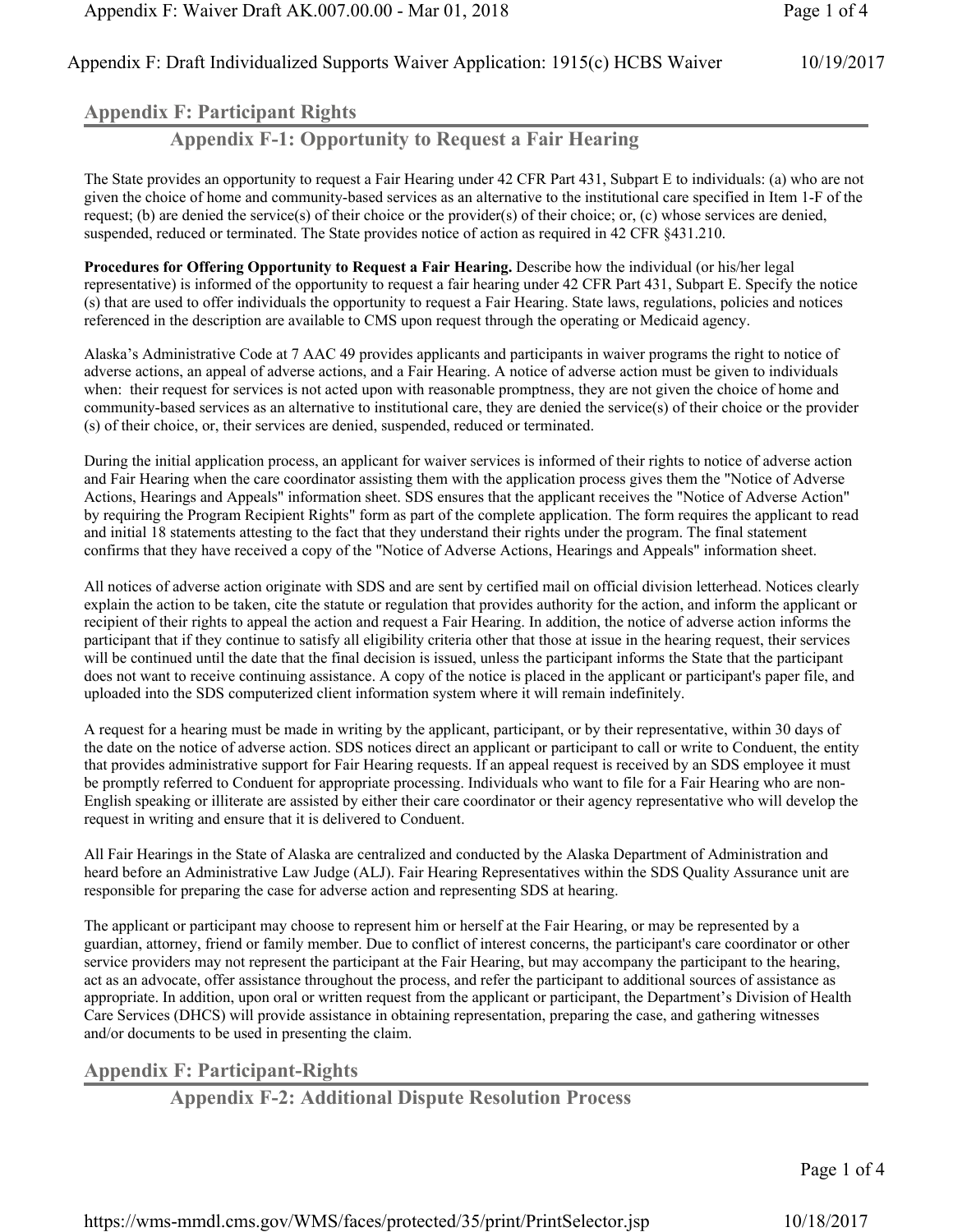**a. Availability of Additional Dispute Resolution Process.** Indicate whether the State operates another dispute resolution process that offers participants the opportunity to appeal decisions that adversely affect their services while preserving their right to a Fair Hearing. *Select one:*

#### $\bigcirc$  No. This Appendix does not apply

 **Yes. The State operates an additional dispute resolution process**

**b. Description of Additional Dispute Resolution Process.** Describe the additional dispute resolution process, including: (a) the State agency that operates the process; (b) the nature of the process (i.e., procedures and timeframes), including the types of disputes addressed through the process; and, (c) how the right to a Medicaid Fair Hearing is preserved when a participant elects to make use of the process: State laws, regulations, and policies referenced in the description are available to CMS upon request through the operating or Medicaid agency.

The State offers a process for mediation in advance of Fair Hearing to address disputes in regards to all services provided through SDS.

State Agency Operating the Process: Mediation services are provided by a third party contractor who is a lawyer and who operates under the Office of Administrative Hearings (OAH) within Department of Administration.

Procedures and Timeframe: Participants (or care coordinators of behalf of participants) who have requested a Fair Hearing are automatically scheduled for an informal mediation session. OAH sends a notice to the appellant with a date and time for the informal mediation session, generally 10 days from the time OAH receives the case referral. The OAH schedules the mediation at the earliest time slot available. Participants may reschedule the mediation to suit their availability and may also decline mediation. A Calendar Call (a short scheduling conference to set a date and time for the Fair Hearing if the case is not settled in mediation) is also identified within this notice. The notice also states that the mediation is voluntary, is not a pre-requisite or substitute for a Fair Hearing, and that the appellant retains the right to a Fair Hearing if the disputes are not resolved during the mediation, as set forth in 7AAC 49.010, Chapter 49 Hearings.

Each mediation is scheduled for one hour with the mediator (the lawyer contracted by OAH) acting as a neutral party, an SDS Fair Hearing Representative (there are two SDS hearing representatives who are available for this process), and an SDS professional with the ability to make changes to the existing authorization of services. Appellants have the opportunity to have care coordinators and others assist and advise on their behalf, without representing the appellant. Care coordinators may assist participants in retrieving and forwarding new records or information for the mediation. They may also assist in explaining complex ideas as a result of the mediation. The participant has a choice to include or not include a care coordinator in their mediation. During the mediation session, the mediator sets forth basic mediation rules and directs the communication. Disagreements are discussed in a highly informal manner, and additional information, including new records, can be considered. The parties may reach a total or partial resolution. Resolutions are voice recorded during the mediation session, and an order dismissing the case is issued by OAH if resolution is reached.

After a partial resolution, the State will record the portion of the agreement that was reached and inform the ALJ of the terms of the partial resolution. Once there is a final decision from the ALJ on any remaining issues, SDS authorizes the services and informs the participant and the service agency.

Appellants can let the OAH know at any time up to and during the mediation session that they do not want to pursue settlement through mediation, and that they wish to proceed to Fair Hearing. If the parties do not reach an agreement, the case goes on to a Calendar Call and a Fair Hearing is scheduled.

In addition to the informal mediation, both the appellant and the State may request a formal mediation in which an Administrative Law Judge, who is not assigned to preside over the case, will act as a mediator. Both parties have to agree to undergo a formal mediation, and the mediator will make a recommendation for settlement. Like informal mediation, use of formal mediation does not preclude the right to a Fair Hearing if the disputes are not resolved in formal mediation.

Types of Disputes: During both the informal and formal mediation sessions, the parties may discuss new information including medical documentation and other potential environmental changes, and how these affect the appellant's eligibility for level of care or specific services. The types of disputes addressed through this mediation process include initial waiver denial, material improvement and waiver termination decisions, eligibility for services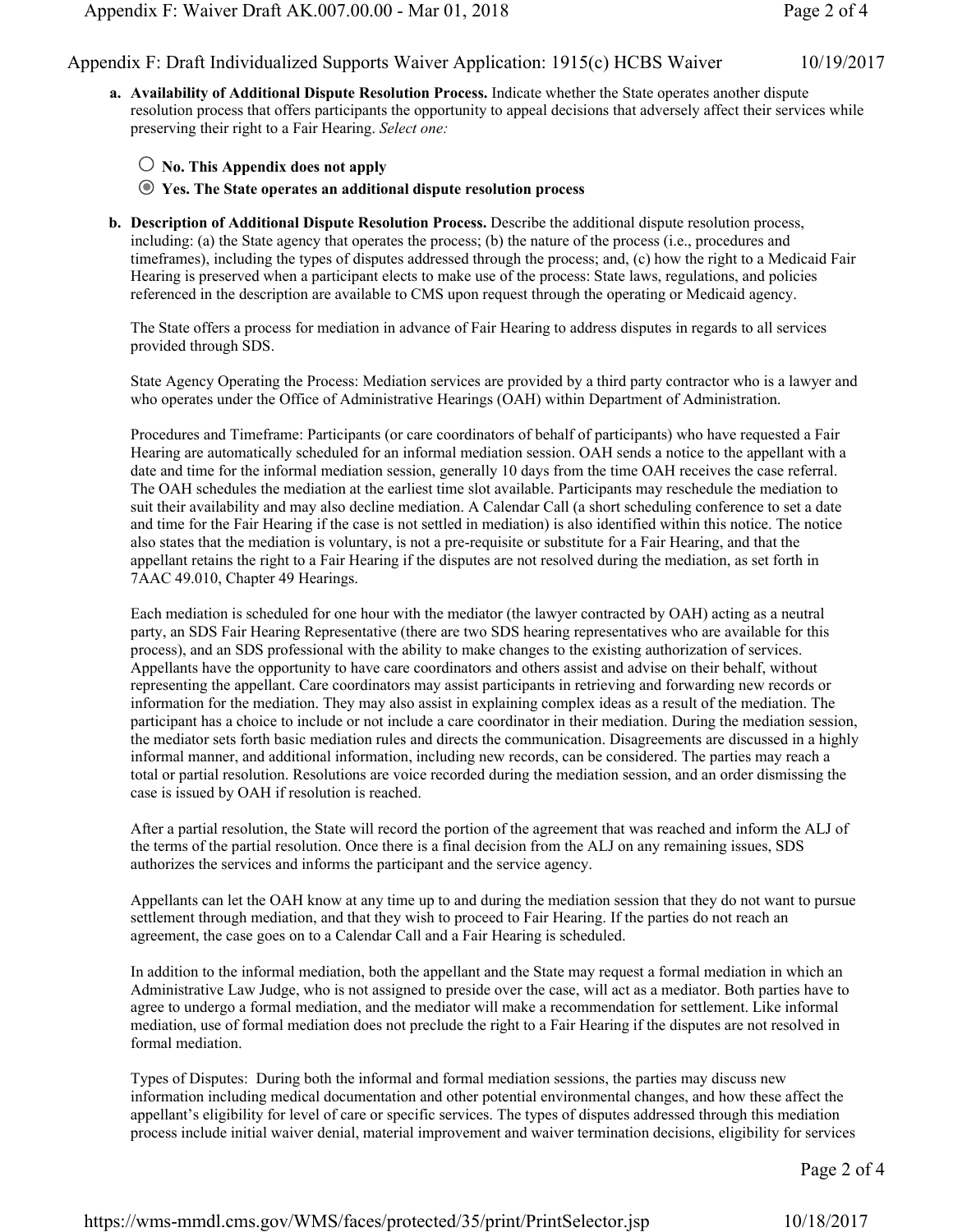such as chore, respite, and day habilitation, determination of developmental disability decisions, denials of enhanced payments for acuity, and any disagreements stated by the appellant which are addressed in the State's notice authorizing or denying services. Any matters discussed during mediation remain confidential. Partial resolutions are allowable, if documented, and remaining unresolved issues can proceed to Fair Hearing.

Preserving Right to Fair Hearing: The appellant retains the right to a Fair Hearing if the disputes are not resolved during informal or formal mediation, as set forth in 7 AAC 49.010. Chapter 49. The appellant has the ability to bypass mediation and continue to schedule a Fair Hearing at any time during this process.

### **Appendix F: Participant-Rights**

**Appendix F-3: State Grievance/Complaint System**

- **a. Operation of Grievance/Complaint System.** *Select one:*
	- $\bigcirc$  No. This Appendix does not apply
	- **Yes. The State operates a grievance/complaint system that affords participants the opportunity to register grievances or complaints concerning the provision of services under this waiver**
- **b. Operational Responsibility.** Specify the State agency that is responsible for the operation of the grievance/complaint system:

SDS has a complaint management policy and procedure outlining a system that offers a number of approaches to resolve problems and issues with program operations or services. This system, which includes provider grievance processes as well as State agency processes, fosters the identification of problems that, when remediated, lead to improvement in the quality of program operations and to the health, safety, and welfare of participants.

While the system provides latitude for filing complaints, it is not a substitute or a pre-requisite for a Fair Hearing, and filing with SDS does not undermine the participant's right to request a Fair Hearing. Participants who file complaints with SDS about problems that fall under the scope of the Fair Hearing process are assisted with the information provided in the Notice of Adverse Actions, Hearings and Appeals.

**c. Description of System.** Describe the grievance/complaint system, including: (a) the types of grievances/complaints that participants may register; (b) the process and timelines for addressing grievances/complaints; and, (c) the mechanisms that are used to resolve grievances/complaints. State laws, regulations, and policies referenced in the description are available to CMS upon request through the Medicaid agency or the operating agency (if applicable).

SDS operates an internal complaint and referral system and accepts complaints/grievances from participants, providers, stakeholders and the public about SDS, any provider or participant concerning any aspect of service provision and/or program compliance, including the quantity and quality of services received or failure of services to be provided.

As part of the initial application process and during waiver renewal, the care coordinator assists the applicant or participant to complete the SDS "Recipient Rights" form. The applicant or participant initials the form affirming they understand that they have a right to file a complaint or grievance about their provider or about SDS at any time. They also initial and affirm that they have a right to a Fair Hearing in response to adverse action taken by SDS. In addition, the care coordinator provides the applicant or participant with the "Notice of Hearings and Appeals" form that outlines the process for requesting a Fair Hearing. The care coordinator explains the difference between a complaint or grievance and the more formal Fair Hearing process, and that filing a grievance or making a complaint is not a pre-requisite or a substitute for a Fair Hearing.

Complaints made orally or in writing through the Central Intake unit are reviewed by the Quality Assurance (QA) unit. If the complaint involves a vulnerable adult the report is routed to Adult Protective Services (APS) in addition to QA. If the complaint involves a provider of assisted living home services or a resident, the DHCS Section of Residential Licensing and Background Check Programs (RL) also receives the intake. QA screens the intakes to determine the appropriate response, either through technical assistance or investigation.

If the complaint is about the behavior of an SDS employee or an SDS administrative process (e.g., conduct considered negligent, rude, or discourteous, timeliness of actions, request for unreasonable or unnecessary